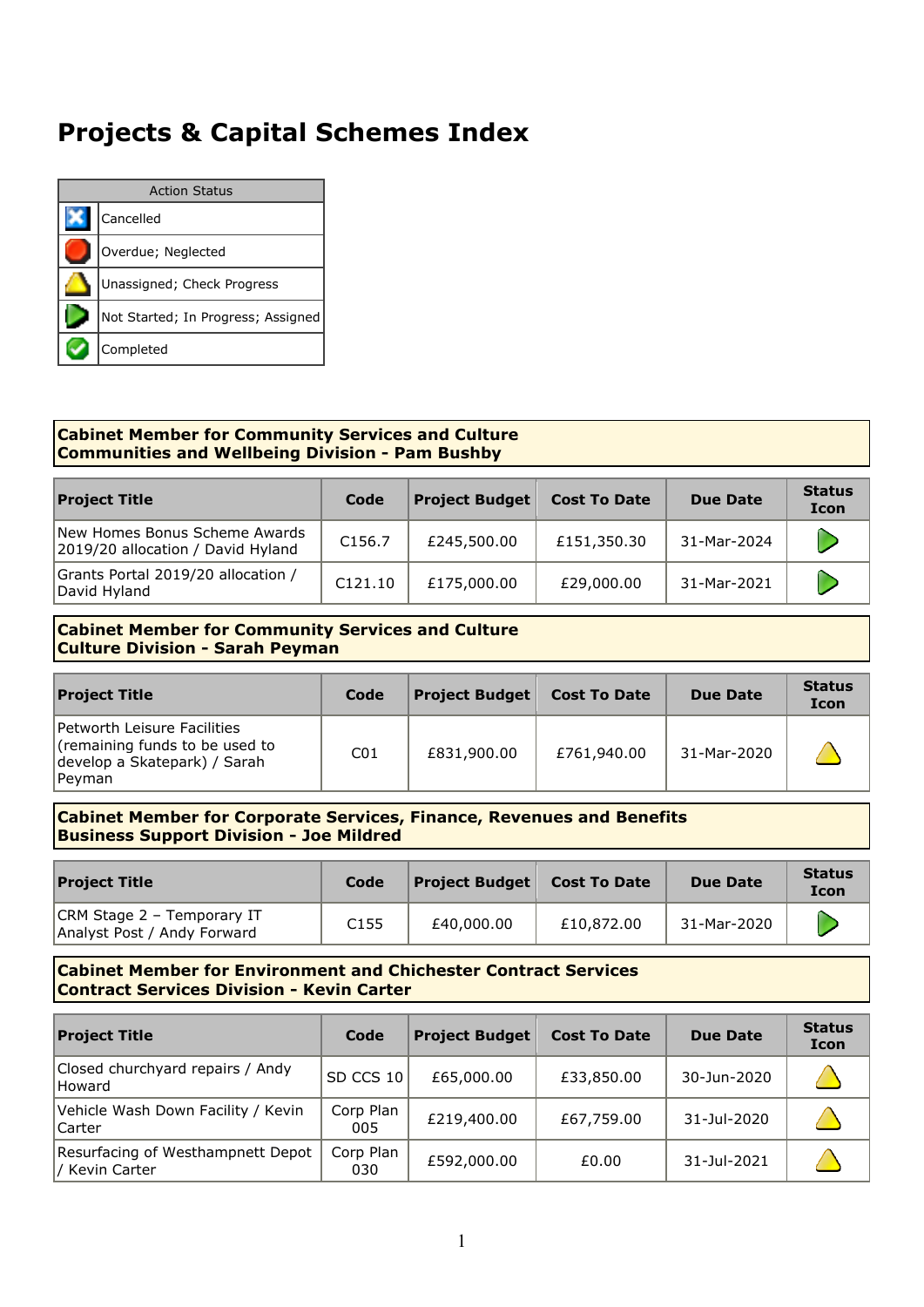## **Cabinet Member for Environment and Chichester Contract Services Environmental Protection Division - Alison Stevens**

| <b>Project Title</b>                                                                   | Code      | <b>Project Budget</b> | <b>Cost To Date</b> | <b>Due Date</b> | <b>Status</b><br><b>Icon</b> |
|----------------------------------------------------------------------------------------|-----------|-----------------------|---------------------|-----------------|------------------------------|
| Install electric vehicle charging<br>points in CDC Car Parks / Simon<br><b>Ballard</b> | SD EP 02b | £143,900.00           | £90,701.00          | 31-Jan-2020     |                              |
| Beach Management Plan 2016 - 21 /<br>Dominic Henly                                     | C140.1    | £2,505,000.00         | £2,069,401.00       | 31-Mar-2021     |                              |

## **Cabinet Member for Growth, Place and Regeneration Growth Division - Victoria McKay**

| <b>Project Title</b>                                                                                                          | Code              | <b>Project Budget</b> | <b>Cost To Date</b> | <b>Due Date</b> | <b>Status</b><br><b>Icon</b> |
|-------------------------------------------------------------------------------------------------------------------------------|-------------------|-----------------------|---------------------|-----------------|------------------------------|
| New Employment Land - Retaining<br>and Attracting Businesses - Business<br>Growth and Inward Investment /<br>Melanie Burgoyne | Corp Plan<br>118  | £40,000.00            | £14,484.00          | 31-Mar-2020     |                              |
| St. James Industrial Estate,<br>Chichester / Alan Gregory                                                                     | C <sub>178</sub>  | £25,000.00            | £22,415.00          | 30-Jun-2021     |                              |
| Southern Gateway - Implementation<br>/ Paul Over                                                                              | Corp Plan<br>142a | £5,155,000.00         | £804,940.00         | 31-Mar-2023     |                              |
| Plot 21, Terminus Road, Chichester /<br>Alan Gregory                                                                          | C <sub>166</sub>  | £2,083,000.00         | £1,963,901.00       | 31-Jan-2020     |                              |

## **Cabinet Member for Housing, Communications, and Licensing Housing Division - Linda Grange**

| <b>Project Title</b>                                       | Code              | <b>Project Budget</b> | <b>Cost To Date</b> |             | <b>Status</b><br><b>Icon</b> |
|------------------------------------------------------------|-------------------|-----------------------|---------------------|-------------|------------------------------|
| Community Led Housing / Linda<br>Grange                    | SD HD 08          | £623,700.00           | £111,448.41         | 31-Mar-2021 |                              |
| Freeland Close / Cally Antill                              | Corp Plan<br>008  | £17,600.00            | £0.00               | 31-Dec-2021 |                              |
| Chichester Warm Homes Initiative /<br>Liz Reed             | CO <sub>3</sub>   | £379,400.00           | £120,771.00         | 31-Mar-2020 | D                            |
| Discretionary Private Sector Housing<br>Renewal / Liz Reed | C21.5             | £239,400.00           | £133,783.59         | 31-Mar-2020 | D                            |
| Disabled Facility Grants / Liz Reed                        | C <sub>22.1</sub> | £1,951,300.00         | £1,064,654.90       | 31-Mar-2020 | D                            |
| Homelessness Prevention Fund /<br>Marie Grele              | C <sub>24.4</sub> | £34,100.00            | £0.00               | 31-Mar-2020 | D                            |
| Extensions and Conversions / Liz<br>Reed                   | C <sub>24.5</sub> | £35,000.00            | £0.00               | 31-Mar-2020 | D                            |
| Under Occupied Hyde Martlet<br>Properties / Liz Reed       | C <sub>24.6</sub> | £12,500.00            | £0.00               | 31-Mar-2020 | D                            |
| Rural Housing fund / Linda Grange                          | C62               | £200,000.00           | £0.00               | 31-Mar-2022 | D                            |
| Affordable Housing Capital Fund /<br>Linda Grange          | CO <sub>2</sub>   | £1,000,000.00         | £0.00               | 31-Mar-2020 |                              |

## **Cabinet Member for Planning Planning Policy Division - Toby Ayling**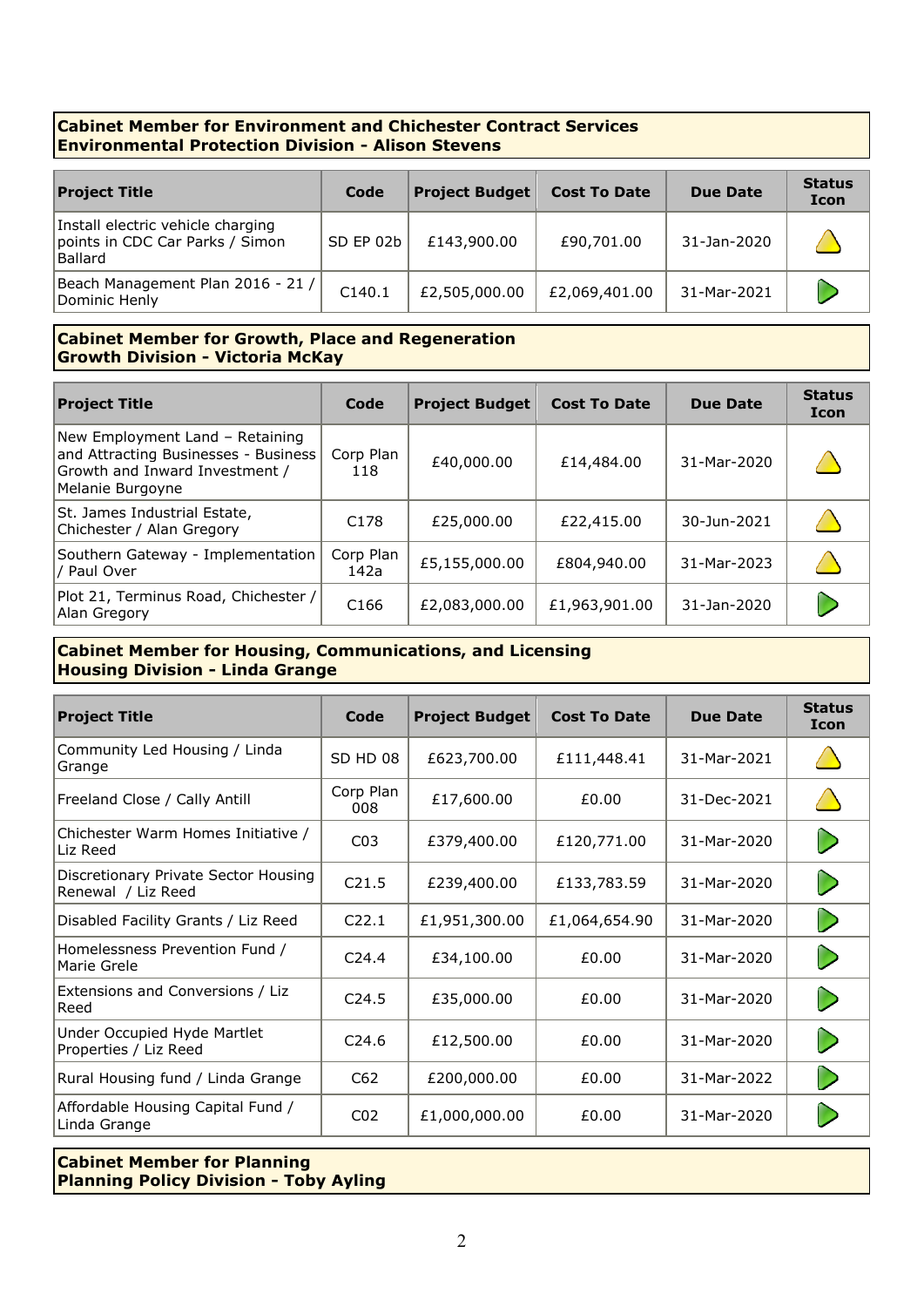| <b>Project Title</b>                                                   | Code               | <b>Project Budget</b> | <b>Cost To Date</b> | <b>Due Date</b> | <b>Status</b><br><b>Icon</b> |
|------------------------------------------------------------------------|--------------------|-----------------------|---------------------|-----------------|------------------------------|
| Tangmere Strategic Development<br>Location - CPO of Land / Toby Ayling | Corp Plan<br>099.2 | £135,100.00           | £160,010.86         | 31-Dec-2021     |                              |
| Local Plan Review / Toby Ayling                                        | Corp Plan<br>137   | £272,700.00           | £85,486.90          | 31-Mar-2021     |                              |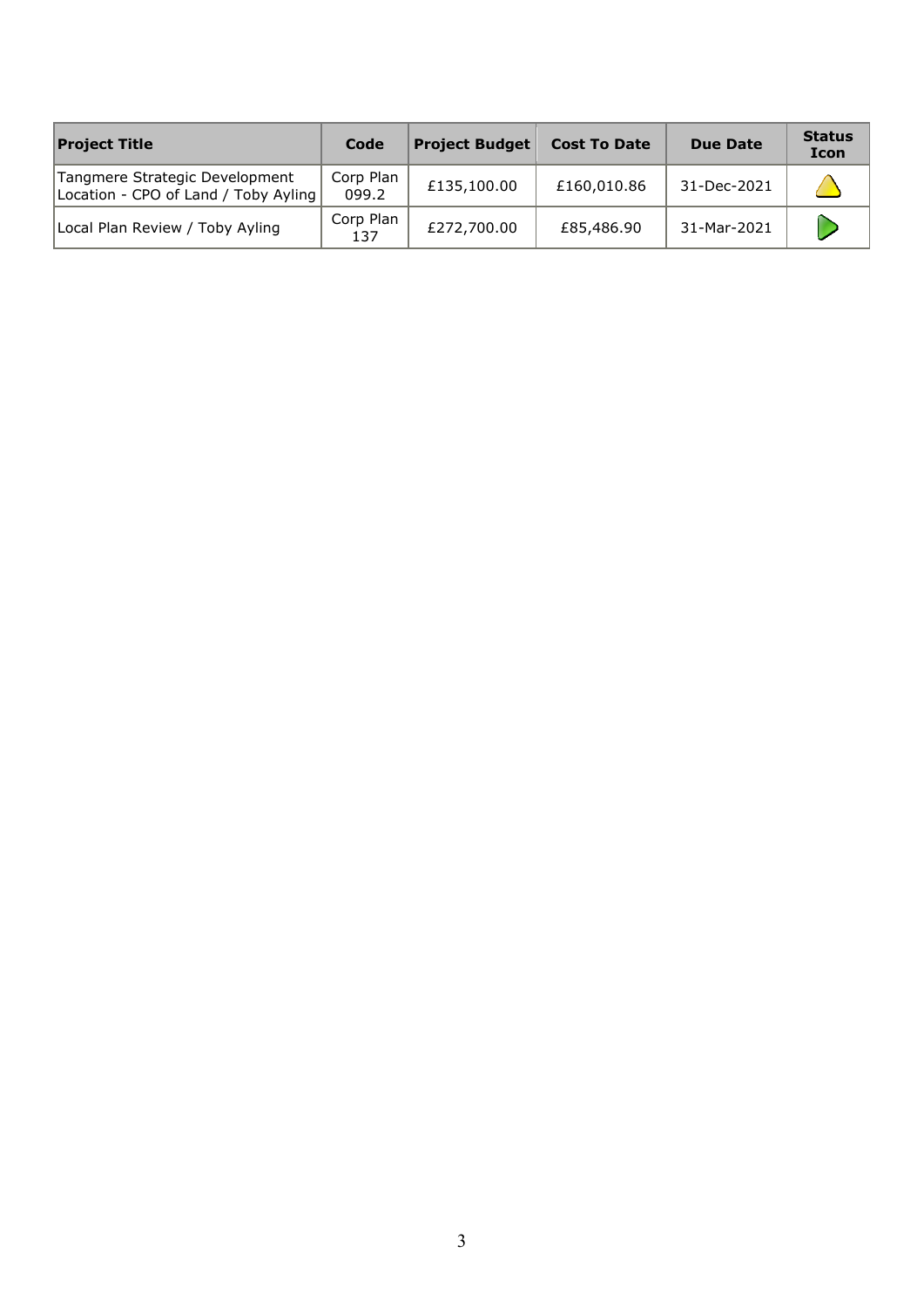## **Projects & Capital Scheme Monitoring (AMBER)**



## **Cabinet Member for Community Services and Culture Culture Division - Sarah Peyman**

| <b>Title</b>                                                                                          | <b>Approval Date</b> | <b>Project Budget</b> | Cost to date | <b>Expected Outturn Project Update</b> |                                                                                                                                                                                 |
|-------------------------------------------------------------------------------------------------------|----------------------|-----------------------|--------------|----------------------------------------|---------------------------------------------------------------------------------------------------------------------------------------------------------------------------------|
| Petworth Leisure Facilities (remaining)<br>funds to be used to develop a<br>Skatepark) / Sarah Peyman | 09-Mav-2006          | £831,900,00           | £761,940.00  | £831,900.00                            | 24-Sep-2019 Following the Cabinet resolution in<br>March 2019 Petworth Town Council continue to<br>investigate options for a potential location for the<br>proposed skate park. |

#### **Cabinet Member for Environment and Chichester Contract Services Contract Services Division - Kevin Carter**

| Title                                               | <b>Approval Date</b> | <b>Project Budget</b> | Cost to date | <b>Expected Outturn Project Update</b> |                                                                                                                                                                                                                                                                                                                                                                                                                          |
|-----------------------------------------------------|----------------------|-----------------------|--------------|----------------------------------------|--------------------------------------------------------------------------------------------------------------------------------------------------------------------------------------------------------------------------------------------------------------------------------------------------------------------------------------------------------------------------------------------------------------------------|
| Vehicle Wash Down Facility / Kevin<br><b>Carter</b> | 09-Jan-2018          | £219,400.00           | £67,759.00   | £219,400.00                            | 24-Oct-2019 PID approved by Council on 23rd<br>July. Milestones outstanding as priority given to<br>the depot resurfacing work which is running in<br>conjunction with this project. Revised milestone<br>Idates as follows:<br>Tenders returned and evaluated - revised due<br>ldate end of November.<br>Award contract - revised due date 6th December<br>Provide utility details - revised due date 14th<br>December. |

| <b>Title</b>                                        | <b>Approval Date</b> | <b>Project Budget</b> | Cost to date | <b>Expected Outturn Project Update</b> |                                                                                                                                   |
|-----------------------------------------------------|----------------------|-----------------------|--------------|----------------------------------------|-----------------------------------------------------------------------------------------------------------------------------------|
| Resurfacing of Westhampnett Depot<br>/ Kevin Carter |                      | £592,000.00           | £0.00        | £592,000.00                            | 24-Oct-2019 Currently out to tender. Delay to<br>the following milestones owing to additional<br>options that had to be included: |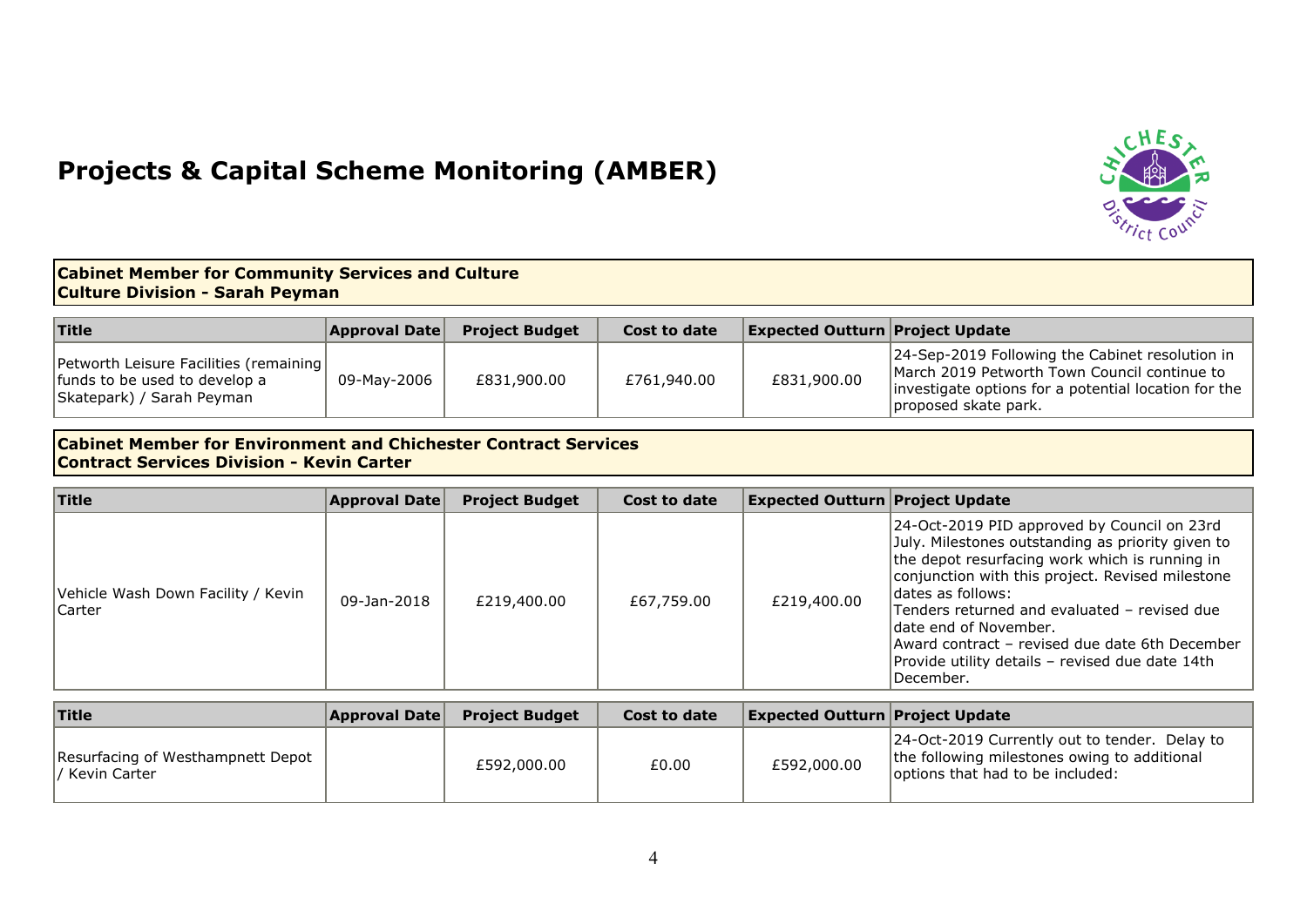| $\cdot$ Tender evaluation -revised due date 13th<br> November.<br>$\left  \cdot \right $ Approval to appoint from SLT - revised due date<br>14th November. |
|------------------------------------------------------------------------------------------------------------------------------------------------------------|
|------------------------------------------------------------------------------------------------------------------------------------------------------------|

| Title                                      | <b>Approval Date</b> | <b>Project Budget</b> | Cost to date | <b>Expected Outturn Project Update</b> |                                                                                                                             |
|--------------------------------------------|----------------------|-----------------------|--------------|----------------------------------------|-----------------------------------------------------------------------------------------------------------------------------|
| Closed churchyard repairs / Andy<br>Howard |                      | £65,000.00            | £33,850.00   | £65,000.00                             | 130-Oct-2019 Permission has been received from<br>the Diocese for the works to proceed at St Mary's<br>Magdalene, Midhurst. |

#### **Cabinet Member for Environment and Chichester Contract Services Environmental Protection Division - Alison Stevens**

| Title                                                                                  | <b>Approval Date</b> | <b>Project Budget</b> | Cost to date | <b>Expected Outturn Project Update</b> |                                                                                                                                                                                                                                                                                                     |
|----------------------------------------------------------------------------------------|----------------------|-----------------------|--------------|----------------------------------------|-----------------------------------------------------------------------------------------------------------------------------------------------------------------------------------------------------------------------------------------------------------------------------------------------------|
| Install electric vehicle charging<br>points in CDC Car Parks / Simon<br><b>Ballard</b> | 01-Dec-2015          | £143,900.00           | £90,701.00   | £143,900.00                            | 20-Nov-2019 EVCP project near completion.<br>EVCPs at East Wittering, Bosham, Petworth,<br>Midhurst, Northgate Chichester, EPH Chichester<br>all live. Selsey DNO connection date TBC and ADC<br>actions agreed subject to date confirmation for<br>car-park power off confirmation from John Bacon |

## **Cabinet Member for Growth, Place and Regeneration Growth Division - Victoria McKay**

| $ $ Title                                                 | <b>Approval Date</b> | <b>Project Budget</b> | Cost to date | <b>Expected Outturn Project Update</b> |                                                                                                                                                                                                                     |
|-----------------------------------------------------------|----------------------|-----------------------|--------------|----------------------------------------|---------------------------------------------------------------------------------------------------------------------------------------------------------------------------------------------------------------------|
| St. James Industrial Estate,<br>Chichester / Alan Gregory | 09-Feb-2016          | £25,000.00            | £22,415.00   | £25,000.00                             | 18-Dec-2019 Three concept designs for the<br>redevelopment/refurbishment of the estate with a<br>large unit pre-let have been received and will be<br>subject to an initial design team review in early<br>January. |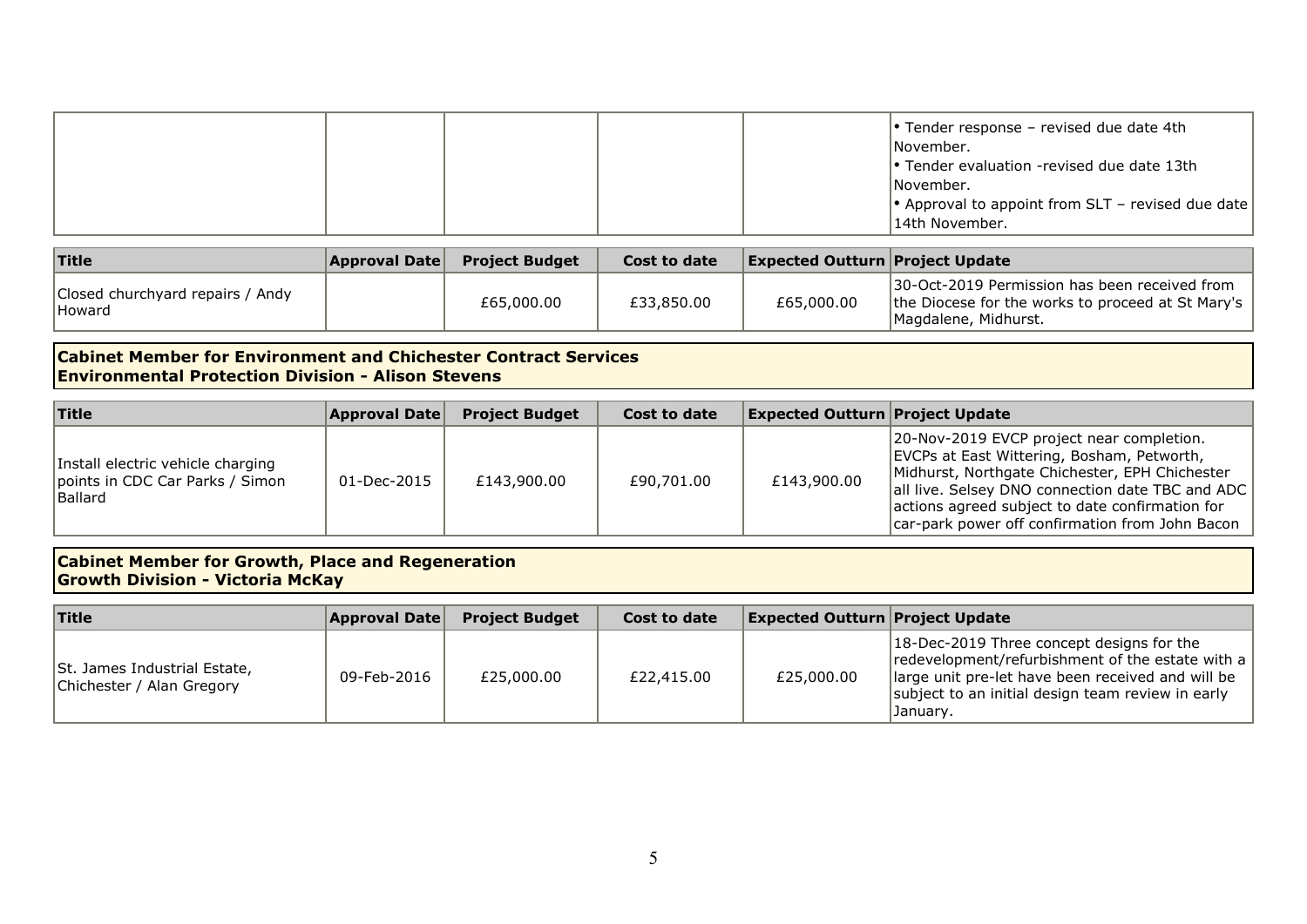| Title                                                                                                                         | <b>Approval Date</b> | <b>Project Budget</b> | Cost to date | <b>Expected Outturn Project Update</b> |                                                                                                                                                                                                                                                                                                                                                                                                                                                                                                                                                                   |
|-------------------------------------------------------------------------------------------------------------------------------|----------------------|-----------------------|--------------|----------------------------------------|-------------------------------------------------------------------------------------------------------------------------------------------------------------------------------------------------------------------------------------------------------------------------------------------------------------------------------------------------------------------------------------------------------------------------------------------------------------------------------------------------------------------------------------------------------------------|
| New Employment Land - Retaining<br>and Attracting Businesses - Business<br>Growth and Inward Investment /<br>Melanie Burgoyne | 09-Feb-2016          | £40,000,00            | £14,484.00   | £40,000.00                             | 18-Sep-2019 Site information summaries are<br>planned to be completed by 11th October and<br>linitial communications of these to be on the<br>business pages of our website. There will also be<br>an overview included in the second edition of the<br>Ibusiness directory.<br>A report on the draft Inward Investment and<br>Growth Strategy went to OSC on 10th September<br>and will be going to Cabinet on 5th November.<br>SLT will be reviewing the strategy alongside the<br>Economic Development Strategy at their strategy<br>day on 25th September 19. |

| Title                                            | <b>Approval Date</b> | <b>Project Budget</b> | Cost to date | <b>Expected Outturn Project Update</b> |                                                                                                                                                                                                                                                                                                                                                                                                                                                                                                                                                                                                                                                                                                                                                                                                                                                                                                                                                                                                                         |
|--------------------------------------------------|----------------------|-----------------------|--------------|----------------------------------------|-------------------------------------------------------------------------------------------------------------------------------------------------------------------------------------------------------------------------------------------------------------------------------------------------------------------------------------------------------------------------------------------------------------------------------------------------------------------------------------------------------------------------------------------------------------------------------------------------------------------------------------------------------------------------------------------------------------------------------------------------------------------------------------------------------------------------------------------------------------------------------------------------------------------------------------------------------------------------------------------------------------------------|
| Southern Gateway - Implementation<br>/ Paul Over |                      | £5,155,000.00         | £804,940.00  | £5,155,000.00                          | 24-Dec-2019 The Council at their meetings on 3<br>December 2019 selected a development partner.<br>WSCC completed their own internal governance<br>process an informed CDC that they supported the<br>selection on 23 December 2019. Stand-still<br>letters have been issued in accordance with the<br>OJEU regulations. The stand still period expires<br>on 3 January and provided no appeal is received<br>officers will finalise the Development Agreement<br>in accordance with the delegation provided by<br>Cabinet.<br>WSCC have been asked to provide firm dates for<br>the demolition of the year 7 block and relocation<br>of the all-weather pitch to take place.<br>Sussex Police have agreed to join the<br>Collaboration agreement which dedicates their<br>land to the scheme. Legal papers are with them<br>for consideration/approval and negotiations on<br>their content are progressing.<br>Confidential negotiations with Stagecoach & Royal<br>Mail continue. In relation to Stagecoach, designs |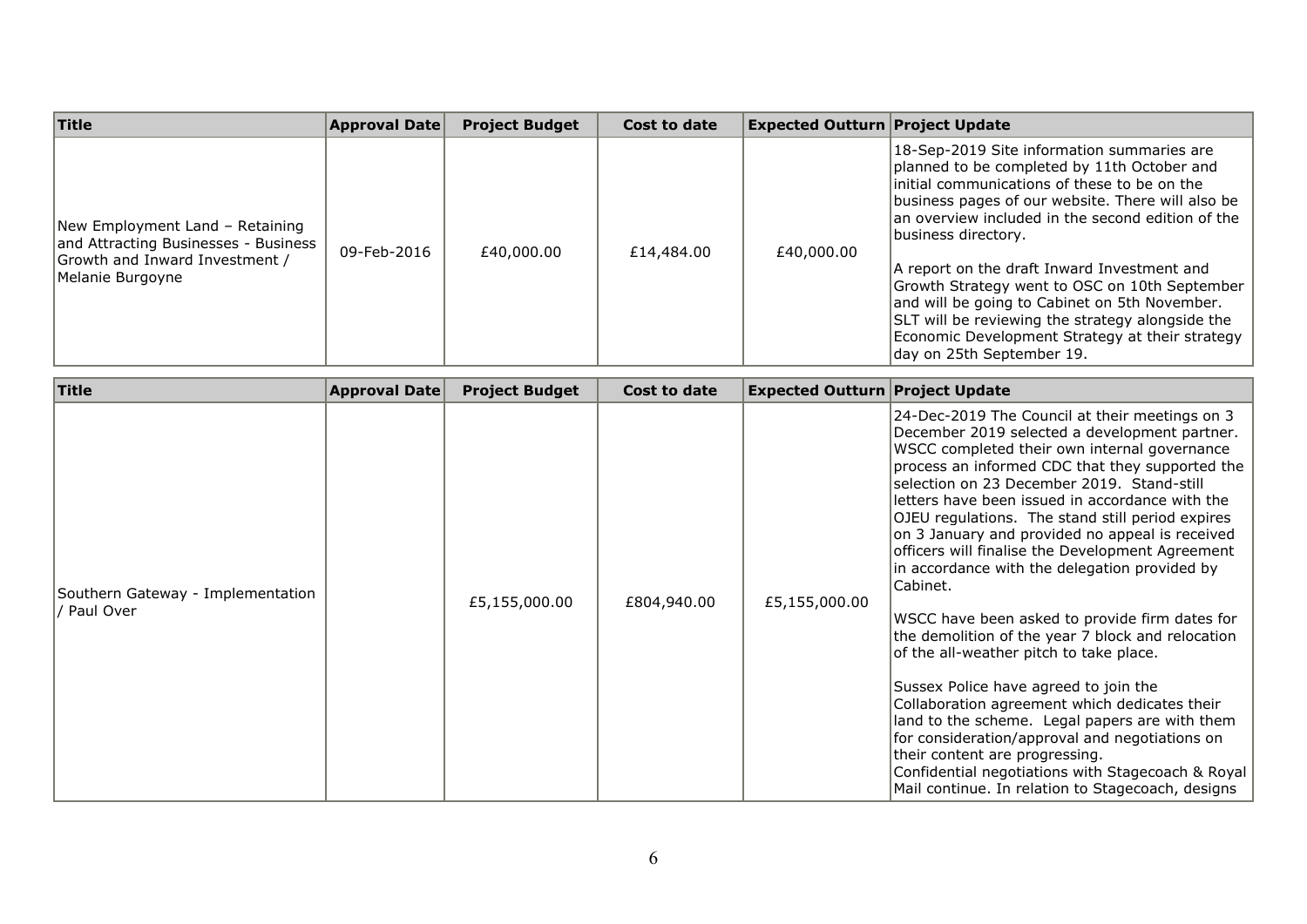|  |  | have been drawn up and costed, which enables a<br>negotiation on terms of relocation to the site<br>already purchased for this purpose to be agreed<br>between CDC and the company. An offer to<br>relocate will be made to them shortly. Should<br>agreement be reached this will be reported to<br>Cabinet. |
|--|--|---------------------------------------------------------------------------------------------------------------------------------------------------------------------------------------------------------------------------------------------------------------------------------------------------------------|
|  |  | Homes England are progressing their transfer of<br>the closed courts site from the MoJ and they have<br>instructed property consultants to conclude<br>matters, including advice on the Small sites Grant<br>application.                                                                                     |
|  |  | Following the Community Health Trust confirming<br>their space requirements and a commitment to<br>taking space in the development, GPs have<br>confirmed their involvement and further<br>discussions will be held with the development<br>partner once they are appointed.                                  |
|  |  | A £4m bid for CIL funding is included in the draft<br>IDP which will be reported to Cabinet in February<br>2020 after consideration by the Growth Board in<br>January 2020.                                                                                                                                   |
|  |  | Discussions with Network Rail continue have<br>confirmed that they are content for their land to<br>be used to improve the public transport<br>interchange.                                                                                                                                                   |
|  |  | This will be the last update provided by Paul Over.<br>Future updates will be provided by Jane Hotchkiss                                                                                                                                                                                                      |

**Cabinet Member for Housing, Communications, and Licensing Housing Division - Linda Grange**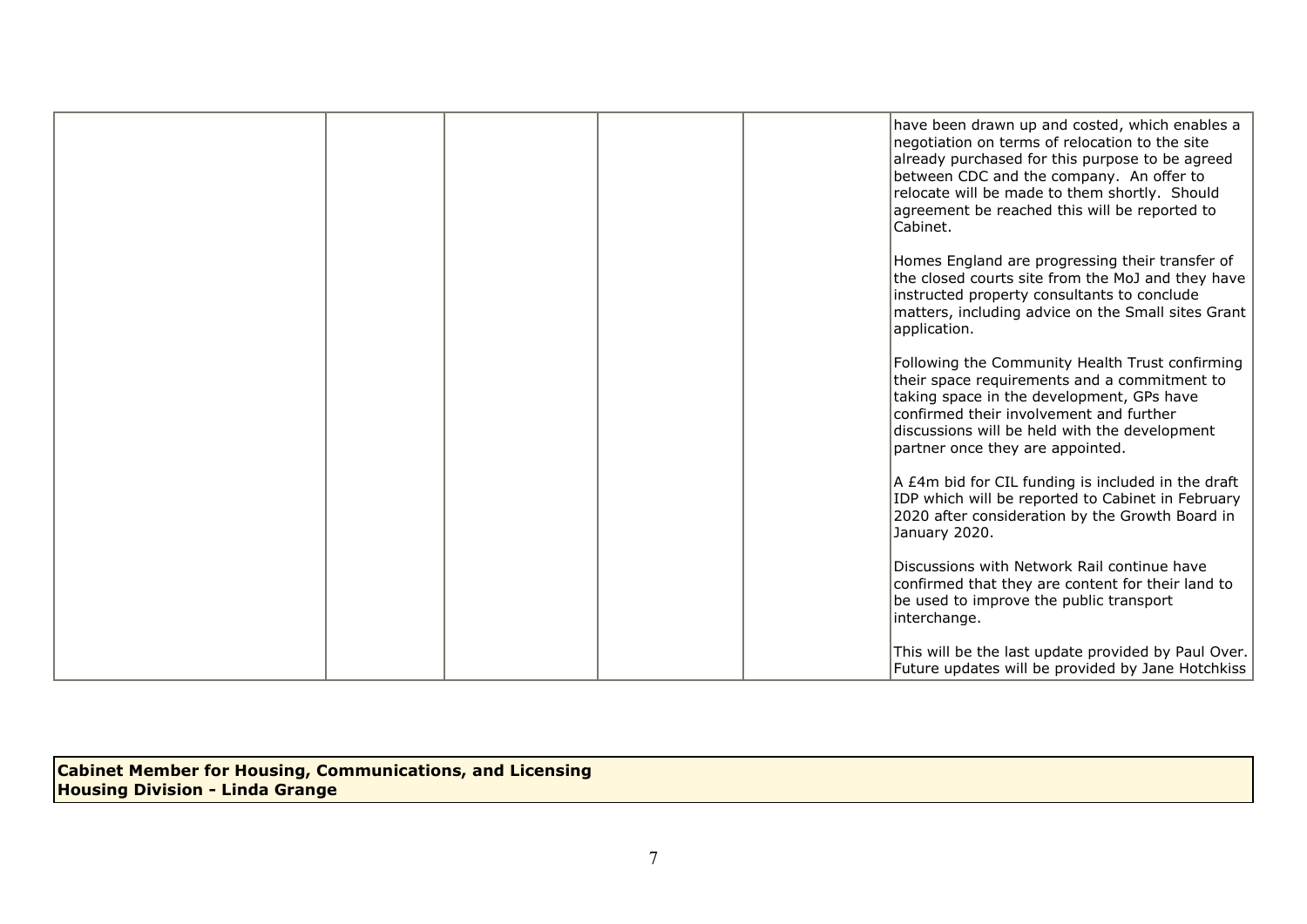| Title                         | <b>Approval Date</b> | <b>Project Budget</b> | Cost to date | <b>Expected Outturn Project Update</b> |                                                                                                                                                                                                                                                                                                                                                                                                                                                                                                                                                                                                                                                                                                                                                                                                                                                                                 |
|-------------------------------|----------------------|-----------------------|--------------|----------------------------------------|---------------------------------------------------------------------------------------------------------------------------------------------------------------------------------------------------------------------------------------------------------------------------------------------------------------------------------------------------------------------------------------------------------------------------------------------------------------------------------------------------------------------------------------------------------------------------------------------------------------------------------------------------------------------------------------------------------------------------------------------------------------------------------------------------------------------------------------------------------------------------------|
| Freeland Close / Cally Antill |                      | £17,600.00            | £0.00        | £17,600.00                             | 07-Jan-2020 On the 18 December 2019, MH<br>Architects on behalf of the Council submitted<br>planning applications for the redevelopment of the<br>temporary accommodation at 22 Freeland Close<br>to provide 17 no. flats, as well as the conversion<br>of existing accommodation and redesign of office<br>space at Westward House. These have been<br>assigned planning references 19/03139/FUL and<br>19/03147/FUL respectively.<br>A bid for funding was also placed on the 19<br>December to Homes England through the<br>Investment Management System. Officers have<br>requested £700,000 in funding. The bid is<br>expected to be taken to a bid clinic in January<br>2020 where a decision is expected to be given.<br>A revised proposal and project programme will be<br>taken to Cabinet in Spring 2020 once planning<br>has been determined and costings reviewed. |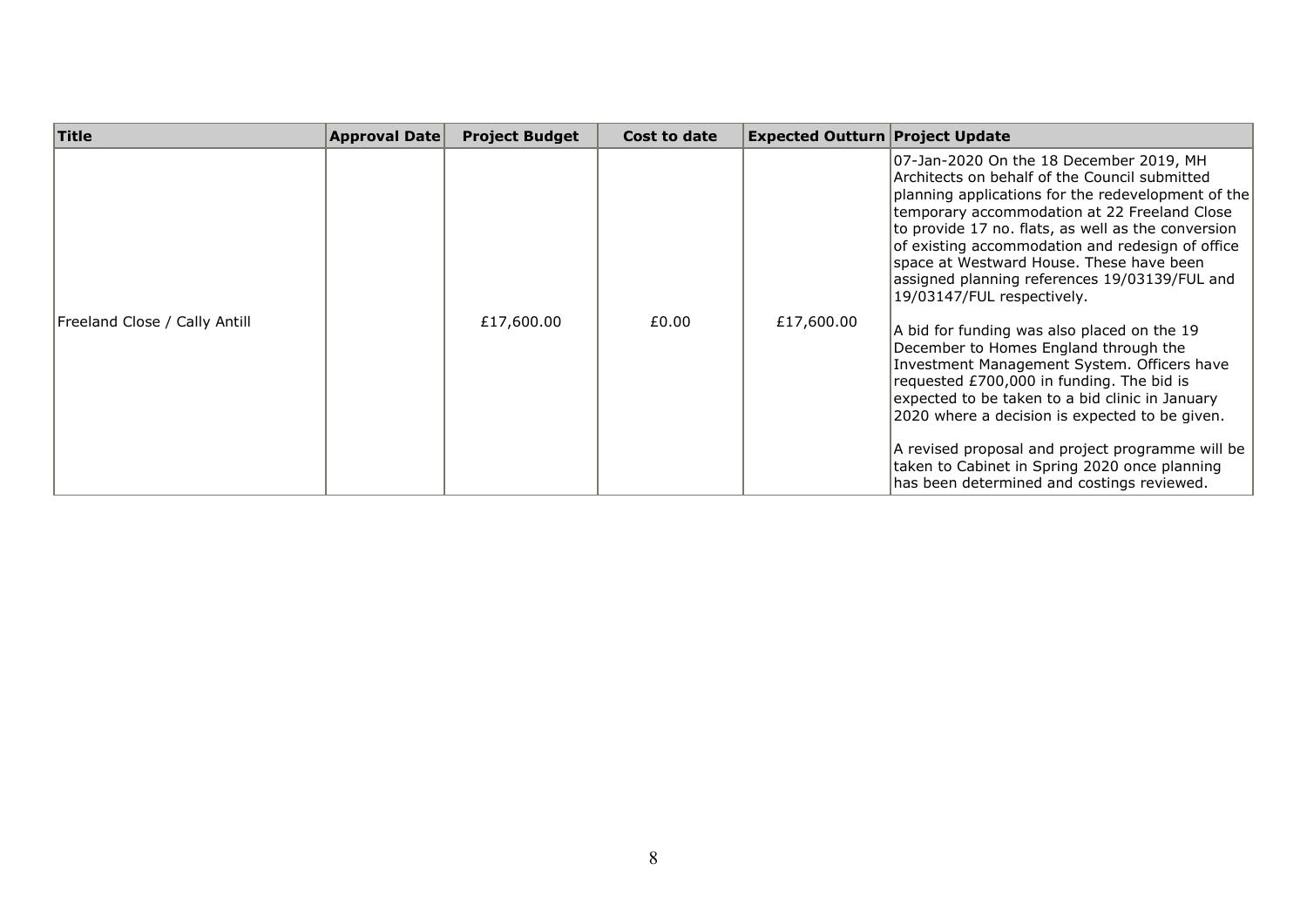| <b>Title</b>                             | <b>Approval Date</b> | <b>Project Budget</b> | Cost to date | <b>Expected Outturn Project Update</b> |                                                                                                                                                                                                                                                                                                                                                                                                                                                                                                                                                                                                                                                                                                                                                                                                            |
|------------------------------------------|----------------------|-----------------------|--------------|----------------------------------------|------------------------------------------------------------------------------------------------------------------------------------------------------------------------------------------------------------------------------------------------------------------------------------------------------------------------------------------------------------------------------------------------------------------------------------------------------------------------------------------------------------------------------------------------------------------------------------------------------------------------------------------------------------------------------------------------------------------------------------------------------------------------------------------------------------|
| Community Led Housing / Linda<br> Grange |                      | £623,700.00           | £111,448.41  | £623,700.00                            | 21-Aug-2019 The CLT project is now beginning to<br>show real progress with the block work being laid<br>of four new Almshouse cottages in Chichester by<br>the Dears Trust. It is anticipated that these<br>properties will be completed early next year.<br>Westbourne Community Trust is currently seeking<br>pre-application advice on a scheme to delivery 12<br>affordable rent housing units in Westbourne.<br>In addition, Midhurst Community Land Trust is<br>actively working on plans for several different<br>schemes to delivery much need affordable<br>accommodation and START (Stedham, Trotton,<br>and Rogate Trust) is currently identifying<br>potential sites to begin their first scheme.<br>Elsewhere there are several fledgling groups<br>being supporting to realise their vision. |